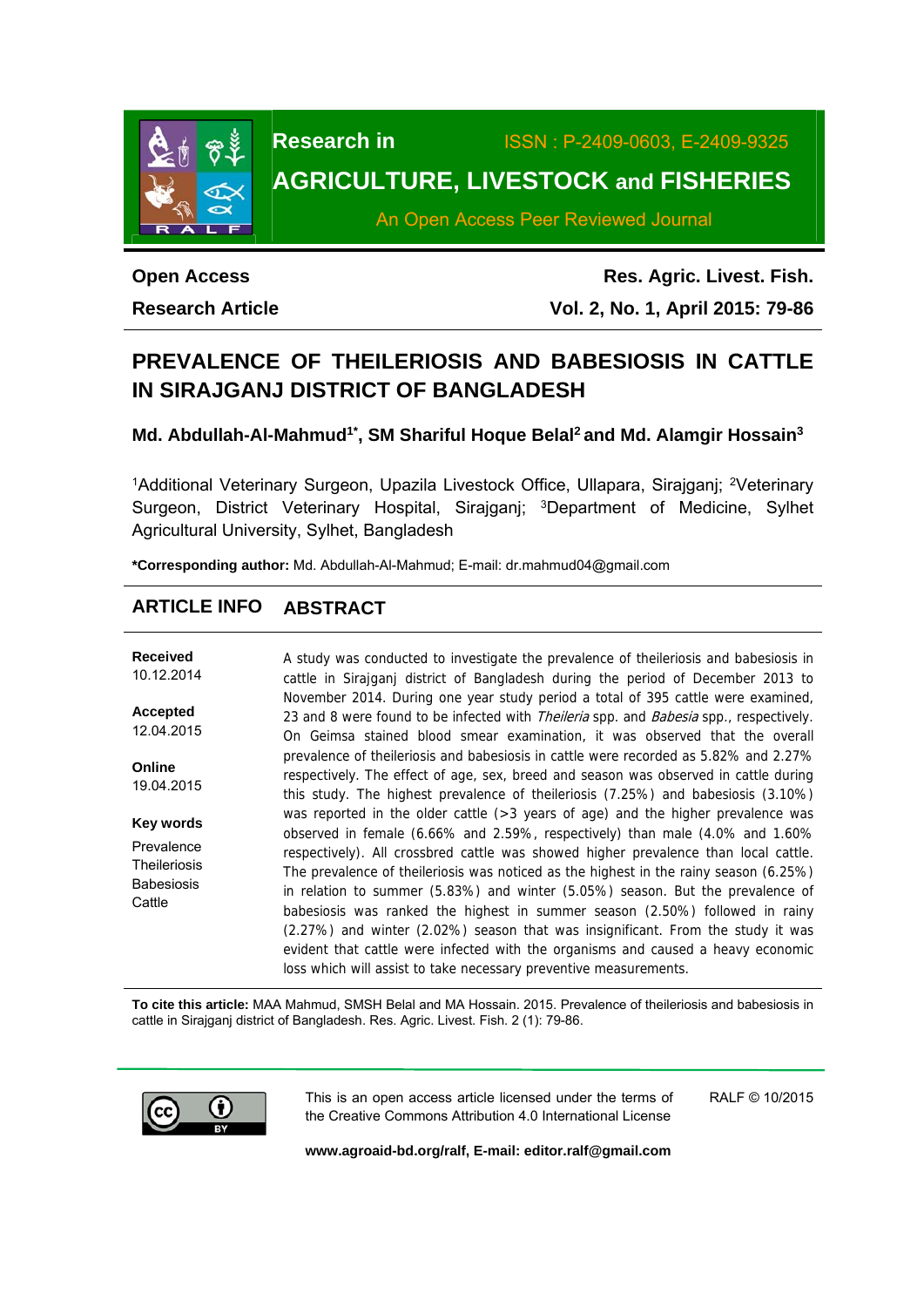## **INTRODUCTION**

 Babesiosis and Theileriosis are febrile, tick-borne haemoprotozoan diseases of cattle, caused by *Babesia*  spp. and *Theileria* spp. respectively, wide spread in tropical and sub-tropical regions of the world. Among tickborne hemoprotozoan parasites of vertebrates *Theileria* and *Babesia* are the species that have a major effect on livestock health (Mehlhorn and Schein, 1984). Babesiosis, like most haemoparasites, has generally been shown to cause destruction of red blood cells resulting in anaemia, jaundice, anorexia, weight loss and infertility (Ellis et al., 2003); and *Theileria* sp.is a common protozoan parasite of cattle transmitted by *Hyalomma* sp. ticks, responsible for tropical theileriosis, a disease which has been reported from various parts of the world (Oliveira et al*.*, 1995; Durrani et al., 2010; Tavassoli et al., 2011). Tick-borne diseases cause substantial losses to the livestock industry throughout the world (Ananda et al., 2009; Kakarsulemankhel, 2011) as these have got a serious economic impact due to obvious reason of death, decreased productivity, lowered working efficiency (Uilenberg, 1995), increased cost for control measures (Makala et al., 2003) and limited introduction of genetically improved cattle in an area (Radostits et al., 2000).

 Bangladesh is usually hot and humid except in winter, and the climatic condition of Bangladesh is very conducive to a wide variety of parasites as well as ticks (Razzak and Shaikh, 1969) which have been recognized as the notorious threat due to severe irritation, allergy and toxicosis (Niyonzema and Kiltz, 1986). Prevalence of blood protozoa such as *Babesia bigemina, Theileria annulata, Theileria* mutans has been reported in animals of Bangladesh (Ahmed, 1976; Samad and Gautam, 1984); where Alim et al*.* (2012) observed that the prevalence of theileriosis and babesiosis was 4.62% and 1.85%, respectively in Noakhali district, and 8.33% and 2.78%, respectively in Khagrachori district. Chowdhury et al. (2006) recorded the prevalence of *Babesia bigemina* infection in cattle was 3.30% in Sirajganj sadar area of Bangladesh. Outbreaks of clinical illness do not occur uniformly in tick-infected areas due to the differences in genetic or age resistance of the cattle, variations in tick populations, numbers of infected ticks and established control methods (de Castro, 1997). Kamani et al. (2010) observed that the higher prevalence was found in adult than young cattle. Sarkar (2007) and Khattak et al. (2012) also found that the higher prevalence was showed in female than male. Prevalence of the disease was higher in croosbreed cattle than local cattle which was reported by Siddiki et al. (2010) and Esin et al. (2012). Seasonal variation on tick infestation was reported by Zahid et al., (2005) and Sanjay et al. (2007) where they reported that the prevalence of tick infestation was significantly more during the rainy season. Sirajganj is the most important dairy belt of Bangladesh and the density of cattle population of this district is high. The climatic condition and geographical location of the areas might favor the growth and multiplication of of ticks which act as natural vectors of babesiosis and theileriosis that causes one of the major veterinary problems affecting livestock industries. Considering the above situations, the present research was undertaken to know the prevalence of babesiosis and theileriosis of cattle in Sirajganj district of Bangladesh.

## **MATERIALS & METHODS**

#### **Geographical location of study area**

 Sirajganj district is situated in Rajshahi Division of Bangladesh; its geographical coordinates are 24° 27' 0" North, 89° 43' 0" East. Sirajganj has an area of 2,498 sq.km (964 sq miles) including reverine areas, and it represents around 1.7 percent of the total area of Bangladesh. It ranks  $3<sup>rd</sup>$  in size among the eight districts of Rajshahi division and 25<sup>th</sup> among the 64 districts of Bangladesh. It contains 9 upazilas namely SirajganjSadar, Shahjadpur, Ullapara, Kamarkhand, Belkuchi, Chouhali, Raigonj, Tarash and Kazipur.The annual average temperature of the district reaches a maximum of 34.6 °C, and a minimum of 11.9 °C. The annual rainfall is 1610 mm (63.4 in).

#### **Experimental animals and duration of study**

This research work was conducted at the Field Diseases Investigation Laboratory (FDIL), Sirajganj on the clinical cases in cattle during the period from December 2013 to November 2014. During one year study period, a total of 395 case of sick and suspected cattle were studied that was informed by farmers, Veterinary Field Assistant, Veterinary Surgeon and Upazila Livestock Officer of respective upazila of Sirajganj district.

80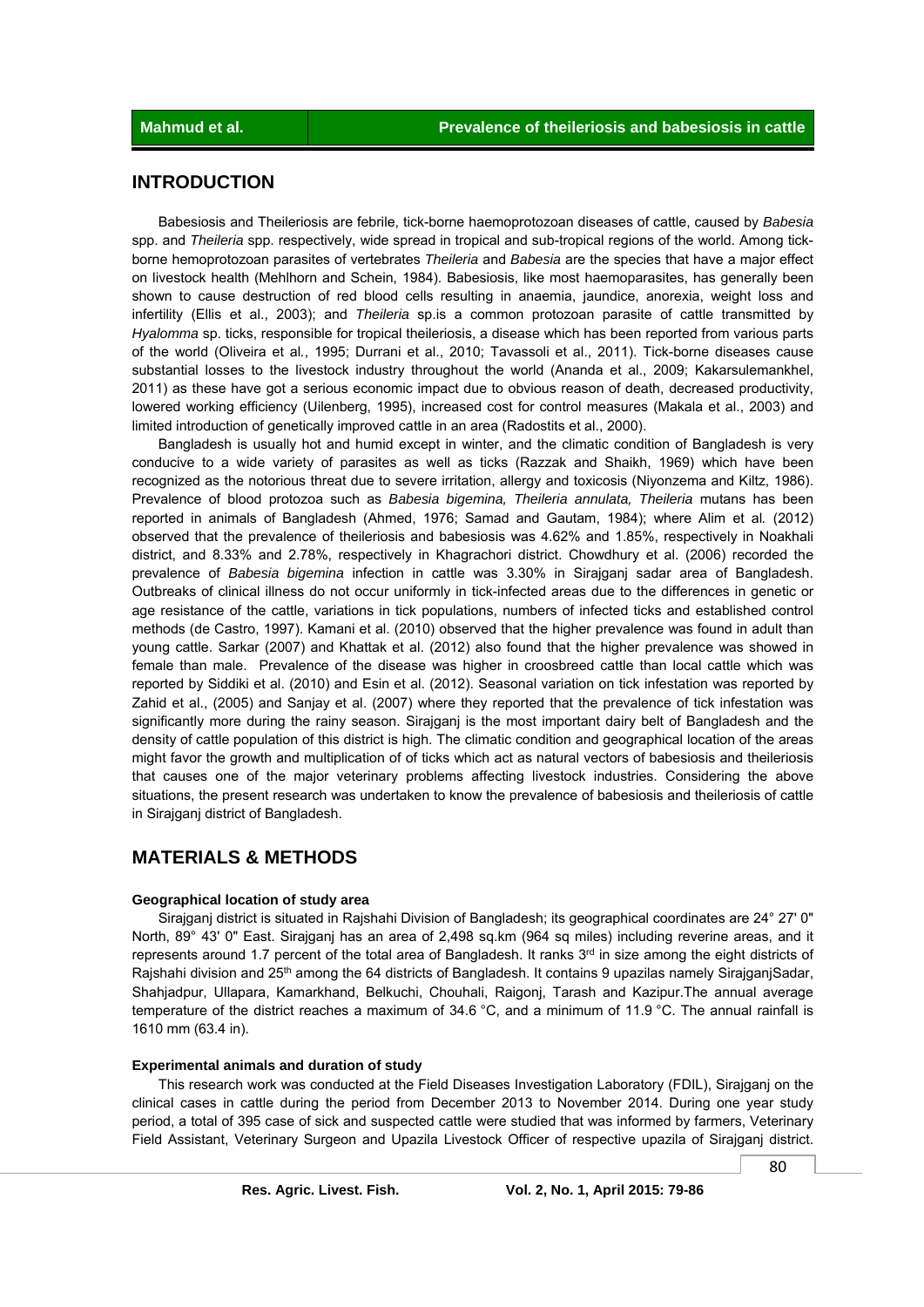Only 23 and 9 cattle were infected by*Theileria* spp and *Babesia* spp. among 395 suspected cases. Date, age, sex, breed and complaint of the owner of all studied animal were noted in the registered book. All this information and data were collected from the disease register book of the FDIL, Sirajganj.

#### **Methods followed for diagnosis**

 The history and physical examination of each of the patient were carried out for the cattle are briefly described below:

#### **History/Anamnesis**

 History of patient like (a) Date of examination, (b) Signalment (client and patient) identification, (c) Chief complaint, (d) Patient illness, (e) Past medical history were included. In addition, the complete medical history like (a) Family medical history, (b) Vaccination history, (c) Travel history, (d) Diet history, (f) Environmental history, (g) Birth history (h) Potential source of intoxication were investigated.

#### **Physical examination**

 Physical examination was done by visual inspection, pulse & respiration rate and rectal temperature. Examination of the different organs and systems of the body was carried out by using the clinical methods of palpation, percussion and auscultation.

#### **Sample collection and examination**

 3-5 ml blood samples were collected from the jugular vein of the clinically suspected animals in EDTA containing vacutainers and transported to FDIL, Sirajganj in ice bags for microscopic examination following the method of Adam, Paul and Zaman. Briefly, a thin blood smear was prepared from each blood sample, air dried and fixed in methanol for 2-3 minutes. Staining was done in 5% Giemsa's stain and rinsing was performed in two changes of distilled water buffered to pH 7.2, then examined under microscope (100x) with immersion oil for the identification of blood parasites as described by Soulsby (1982).

#### **Statistical analysis**

 Data were entered in Microsoft Excel 2007 and transferred to R 2.14.2 (The R Foundation for Statistical Computing, Vienna, Austria). Descriptive statistics were obtained using Data Mining package of the software R 2.14.2

## **RESULTS AND DISCUSSION**

#### **Overall prevalence of theileriosis and babesiosis in cattle**

 Overall prevalence of theileriosis and babesiosis of cattle in Sirajganj district is shown in table 1. The overall prevalence of Theileriosis and Babesiosis of cattle in Sirajganj district was 5.82% and 2.27% respectively. The present study supports with the report of Khattak et al*.* (2012) who observed that the overall prevalence of Theileriosis on Giemsa stain was 5.20% in Khyber PukhtoonKhwa province (Pakistan). Similar results were also observed by Mohammed Safieldin et al. (2011) who found that the prevalence of *Theileria*  species infection in dairy cattle in Omdurman locality, Sudan was found to be 7% for dry cool season while the prevalence of *Babesia* species infection was1%. In Bangladesh, similar findings were also reported by Alim et al. (2012) where he observed that the prevalence of theileriosis and babesiosis was 4.62% and 1.85% respectively in Noakhali district, and 8.33% and 2.78% respectively in Khagrachori district.Babesia infection (2.27%) recorded in this study is similar to the report of Shahidullah (1983) who recorded the prevalence of babesiosis was 2.29% on microscopic peripheral blood smear examination. Samad et al*.* (1989) and Chowdhury et al. (2006) recorded a comparatively higher (3.28% and 3.30% respectively) prevalence of *Babesia bigemina* infection in cattle of the selected Milk vita project areas of Bangladesh and Sirajganj sadar area of Bangladesh respectively. But Banerjee et al. (1983) detected very high (14.53%) prevalence of *Babesia bigemina* in cattle of Bangladesh.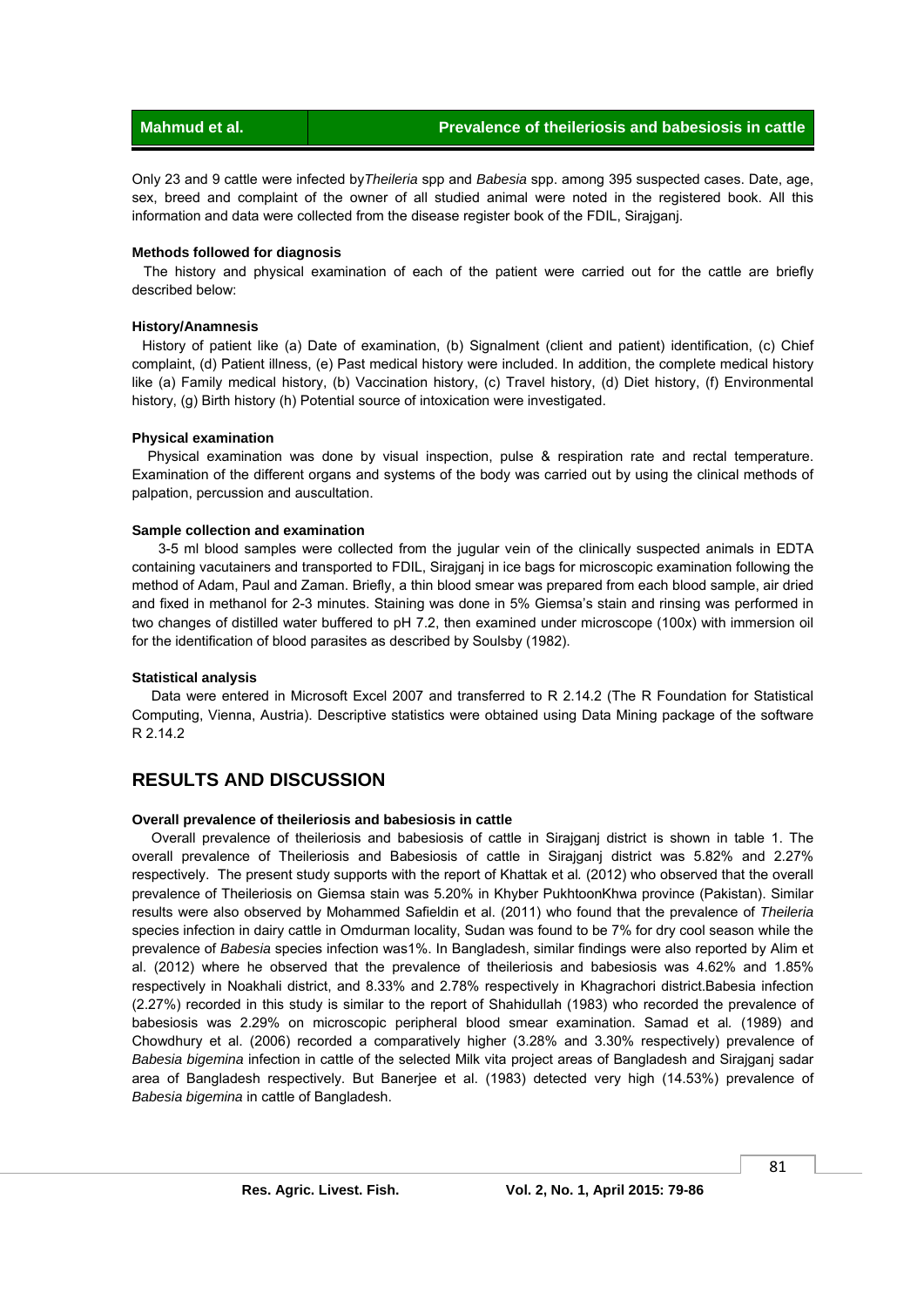**Mahmud et al. Prevalence of theileriosis and babesiosis in cattle**

| <b>Name of Diseases</b> | No. of cattle tested<br>(for both diseases) | No. of positive case | Prevalence (%) |
|-------------------------|---------------------------------------------|----------------------|----------------|
| Theileriosis            | 395                                         | 23                   | 5.82           |
| <b>Babesiosis</b>       |                                             | ч                    | 2.27           |

**Table 1.** Overall prevalence of theileriosis and babesiosis of cattle in Sirajganj district

#### **Age-wise prevalence**

 Age-wise prevalence of Theileriosis and Babesiosis in cattle is shown in table 2. Age also influences the occurrence of the infections. The highest prevalence of Theileriosis and Babesiosis was found in the age of above 3 years (7.25% and 3.10% respectively), followed in >2-3 years (5.12% and 1.70% respectively) and 6 months – 2 years of age (3.52% and 1.17% respectively).Similar results were found byKamani et al. (2010) who observed higher prevalence in adult than young cattle. The results of present study agree with Islam et al. (2009) who found that prevalence of tick infestation was higher in old cattle than young. Observation of this study also supported by the findings of of Ananda et al. (2009) who reported higher prevalence in animals aged more than 3 years followed by the lower prevalence in 1-2 years of age. Findings of babesiosis in this investigation were supported by the observation of Urquhart et al*.* (1996) and Annetta et al. (2005) who reported an inverse age resistance of the disease where adult showed more susceptibility than calves. This might be due to rapid immune responses to primary infection by the calves through a complex immune mechanism (Annetta et al., 2005). Endemic instability of the study areas might responsible for frequent infections in adult cattle where newborn calves were protected by colostral immunity (Cynthia et al., 2011). Age resistance, perhaps in combination in some cases with maternal antibodies, is reflected in the reduced number of clinical outbreaks in young animals.

| Age group        | No. of cattle | <b>Theileriosis</b> |      | <b>Babesiosis</b> |      |
|------------------|---------------|---------------------|------|-------------------|------|
|                  | tested        | No.                 | %    | No.               | %    |
| 6 months-2 years | 85            | 3                   | 3.52 |                   | 1.17 |
| >2-3 years       | 117           | 6                   | 5.12 | 2                 | 1.70 |
| Above 3 years    | 193           | 14                  | 7.25 | 6                 | 3.10 |
| <b>Total</b>     | 395           | 23                  | 5.82 | 9                 | 2.27 |

**Table 2.** Age-wise prevalence of theileriosis and babesiosis in cattle

#### **Sex-wise prevalence**

 Sex-wise prevalence of Theileriosis and Babesiosis in cattle is shown in table 3. In case of both Theileriosis and Babesiosis, the higher prevalence was observed in female (6.66% and 2.59% respectively) than male (4.0% and 1.60% respectively). Similar findings were found by Singh et al*.* (2012) and Khattak et al. (2012) where they separately observed that the prevalence of theileriosis was higher in female than male. This result also agree with the report of Sarkar (2007) who reported the prevalence of ectoparasites (ticks) were significantly higher in female than male. The prevalence of hemoprotozoan diseases in female cattle of this investigation showed uniformity with the report of Kamani et al. (2010). Higher prevalence in female cattle possibly due the fact that they were kept longer for breeding and milk production purpose, supplied insufficient feed against their high demand (Kamani et al., 2010) or variation in sample size.

**Table 3.** Sex-wise prevalence of Theileriosis and Babesiosis in cattle

| Sex group    | No. of cattle | <b>Theileriosis</b> |      | <b>Babesiosis</b> |      |
|--------------|---------------|---------------------|------|-------------------|------|
|              | tested        | No.                 | %    | No.               | (%)  |
| Male         | 125           | 5                   | 4.0  | ົ                 | 1.60 |
| Female       | 270           | 18                  | 6.66 |                   | 2.59 |
| <b>Total</b> | 395           | 23                  | 5.82 | 9                 | 2.27 |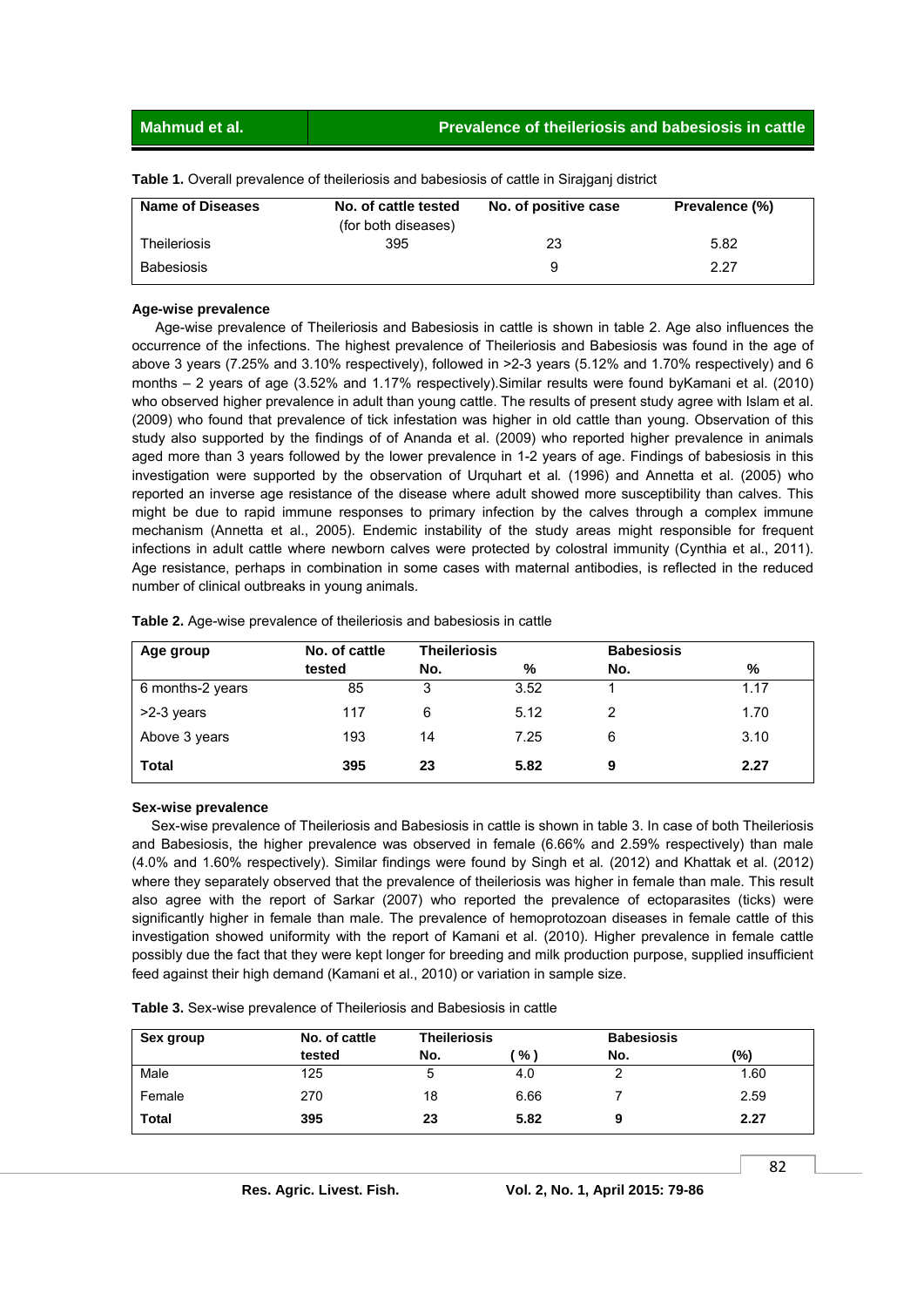#### **Breed-wise prevalence**

 Breed-wise prevalence of Theileriosis and Babesiosis in cattle is shown in table 4. The highest prevalence of Theileriosis was recorded in HF×L (6.66%) followed by SL×L (6.18%), S× L (5.55%) and local (4.54%). In case of Babesiosis, the highest prevalence was reported in HF×L (2.50%) followed by local (2.27%), S× L (2.22%) and SL×L (2.06%). In the present study, higher prevalence of *Theileria* infections in crossbreed cattle as compared to local cattle was found. Breed differences are also important in the susceptibility of cattle to tick borne diseases. Cattle of European origin like Holstein are usually highly susceptible (Esin et al. 2012). Breed susceptibility of Babesiosis also recorded in this study support the report of Chakraborti A, (2002). Variation in geo-climatic condition, breed, and exposure of vectors and age of the animals might contribute to variable prevalence of hemoprotozoan diseases in the study areas (Muhanguzi et al., 2010). Constant exposure of infections and development of immunity against such infections might responsible for lower prevalence in indigenous cattle (Siddiki et al., 2010). On the contrary, more attention in the management of HF crossbred cattle gives less chance of pre exposure of vectors and develop no or less immunity, resulting frequent occurrence of such diseases (Chowdhury et al., 2006; Ananda et al., 2009; Siddiki et al., 2010).

| <b>Breed</b> | No. of cattle | <b>Theileriosis</b> |      | <b>Babesiosis</b> |      |
|--------------|---------------|---------------------|------|-------------------|------|
|              | tested        | No.                 | %    | No.               | %    |
| Local        | 88            | 4                   | 4.54 | 2                 | 2.27 |
| <b>HF</b> ×L | 120           | 8                   | 6.66 | 3                 | 2.50 |
| SL×L         | 97            | 6                   | 6.18 | 2                 | 2.06 |
| $S \times L$ | 90            | 5                   | 5.55 | 2                 | 2.22 |
| <b>Total</b> | 395           | 23                  | 5.82 | 9                 | 2.27 |

Local=Indigenous cattle, HF = Holstein-Friesian, SL = Sahiwal, S = Sindhi, L= Local cattle

| <b>Season</b> | No. of cattle | <b>Theileriosis</b><br><b>Babesiosis</b> |      |     |      |
|---------------|---------------|------------------------------------------|------|-----|------|
|               | tested        | No.                                      | %    | No. | %    |
| Summer        | 120           |                                          | 5.83 | 3   | 2.50 |
| Rainy         | 176           | 11                                       | 6.25 | 4   | 2.27 |
| Winter        | 99            | 5                                        | 5.05 | 2   | 2.02 |
| <b>Total</b>  | 395           | 23                                       | 5.82 | 9   | 2.27 |

**Table 5.** Season-wise prevalence Theileriosis and Babesiosis in cattle

Summer: March- June; Rainy: July-October and Winter: November-February

#### **Season-wise prevalence**

 Season-wise prevalence of Theileriosis and Babesiosis in cattle in the study area is shown in table 5. The prevalence of Theileriosis was ranked the highest in rainy season (6.25%) in relation to summer (5.83%) and winter (5.05%) season. But the prevalence of Babesiosis was observed the highest in summer season (2.50%), followed by rainy (2.27%) and winter (2.02%) season. Occurrence of theileriosis was found in line with the reports of Muhammad et al*.* (1999) and Zahid et al. (2005). Observation of rainy season of this research was in accordance with the report of Ananda et al*.* (2009). Radostits et al. (2000) observed that higher incidence of haemoprotozoan diseases were found soon after peck of tick population depending on temperature, humidity, rainfall etc. which might be accounted for higher prevalence of such infections in rainy season of the study. Lower temperature and humidity of winter months were less favorable for the growth and multiplication of tick vectors which might contribute to lower frequency of such diseases in the study population (Muhammad et al., 1999; Zahid et al., 2005). Salih et al. (2008) found the highest number of ticks occur during the rainy season. Sanjay et al. (2007) also reported the seasonal prevalence of tick infestation significantly more during the rainy (24.33%) and summer seasons (21.58%) as compared to the winter season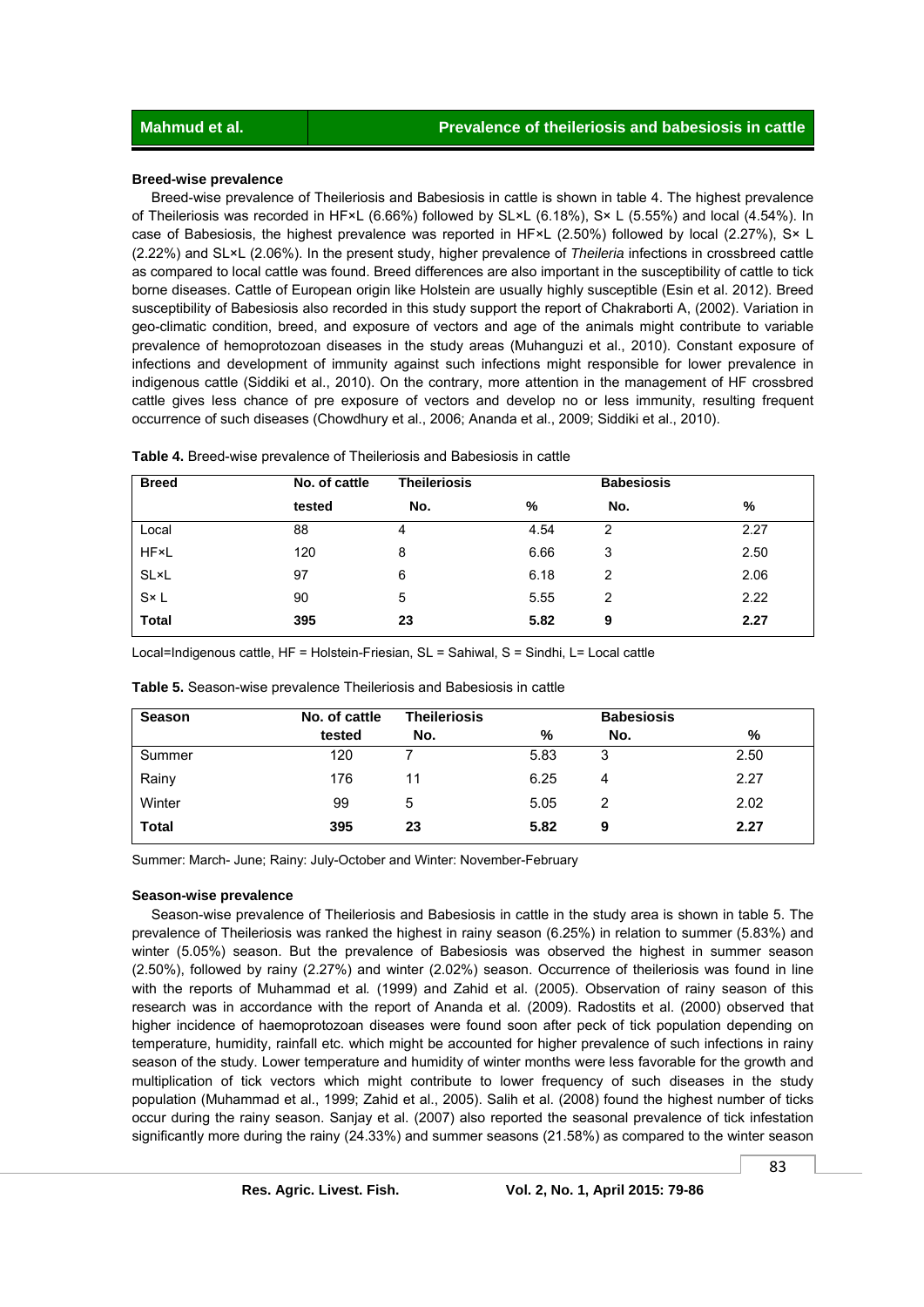(4.03%). This variation may be due to geographical location, climatic condition, reproduction of tick and tick population. The present study recorded a higher prevalence of Babesiosis in summer season which was agreed with the report of Rony et al*.* (2010) where he noticed that the prevalence of ectoparasites/ tick infestation was higher in summer season. The rise of infestation in summer may be due to rise of temperature in late winter leading to gradual increase in the load as well as percentage of infestation in May and June (Roy et al. 2001).

 Tick transmitted haemoprotozoan diseases especially babesiosis, theileriosis and anaplasmosis are considered some of the major impediments in the health and productive performance of cattle (Rajput et al*.*, 2005); affecting livestock industries in many parts of the world (Hourrigan, 1979). In some cases, ticks have been reported to cause lowered productivity, mortality (Niyonzema and Kiltz, 1986) and transmit the diseases (Norval *et. al*., 1984). Haemoprotozoan diseases of cattle have also been recorded from some districts of Bangladesh (Samad et al. (1983); which are one of the major constraints for profitable dairy industry in tropical and subtropical countries including Bangladesh.*Theileria* and *Babesia* species are among the major piroplasms of cattle and small ruminants (Uilenberg, 1995; Gubbels et al., 1999; Oura et al., 2004; Oura et al., 2005); which cause significant economic losses in tropical and sub-tropical regions of the world (Uilenberg, 1995; Kursat et al., 2004; Jongejan and Uilenberg, 2004).

 From the above discussion it is concludate that the prevalence of theileriosis and babesiosis is the most common and frequent in Sirajganj district of Bangladesh which may be due to its agro-ecological and geoclimatic conditions, high density of cattle population, lowland/flood plain based area and high density of tick population. So, for the control and eradication of the diseases in cattle population of Bangladesh specially Sirajganj district, epidemiological surveillance is the important aspect along with more attention should be paid towards separation of healthy and infected animals/herds and strictly followed with biosecurity in cattle farm. Reduction of tick population and tick's reproduction is the main issue for control of the diseases. This should be combined with more government intervention in with awareness program should be undertaken involving stakeholders in the livestock industry as well as consumers to avert public health, veterinary public health and economic losses associated with the mentioned diseases.

### **REFERENCE**

- 1. Ahmed AKNU, 1976. Blood parasites of domestic animals in Bangladesh. Bangladesh Veterinary Journal, 10: 69-71.
- 2. Ananda KJ, PE Souza and GC Puttalakshmamma, 2009. Prevalence of haemoprotozoan diseases in crossbred cattle in Banglore north. Veterinary World, 2: 15-16.
- 3. Annetta ZS, Jeremy, Gray, E Helen, Skerrett and G Mulcahy, 2005. Possible mechanisms underlying age-related resistance to Bovine babesiosis. Parasite Immunology, 27: 115-120.
- 4. Alim MA, D Shubhagata, R Krisna, M Masuduzzaman, S Suchandan, H Mahmudul, AZ Siddiki and
- 5. MA Hossain, 2011. Prevalence of hemoprotozoan diseases in cattle population of Chittagong Division, Bangladesh. Pakistan Veterinary Journal, 32: 221-224.
- 6. Banerjee DP, KD Prasad and MA Samad, 1983. Seroprevalence of Babesia bigemina infection in cattle of India and Bangladesh. Indian Journal of Animal Sciences, 53: 431-433.
- 7. Chakraborti A, 2002. A Textbook of Preventive Veterinary Medicine. 3<sup>rd</sup>end., Kalyani Publishers, New Delhi. pp. 683.
- 8. Chowdhury S, MA Hossain, SR Barua and S Islam, 2006. Occurrence of common blood parasites of cattle in Sirajganj sadar area of Bangladesh. Bangladesh Journal of Veterinary Medicine, 4: 143-145.
- 9. Cynthia M, MA Kahn, S Line, E Susan and BS Aiello, 2011. Marck Veterinary Manual, Online Ed. Merck Sharp & Dohme Corp, a subsidiary of Merck & Co., Inc. Whitehouse Station, NJ, USA.
- 10. De Castro JJ, 1997. Sustainable tick and tick-borne disease control in livestock improvement in developing countries. Veterinary Parasitology, 77: 77–97.
- 11. Durrani AZ, N Mehmood and AR Shakoori, 2010. Comparison of three diagnostic methods for Theileria annulatedin Sahiwal and Friesian cattle in Pakistan. Pakistan Journal of Zoology, 42: 467- 472.
- 12. Ellis JT, DA Morrison, MP Reichel, 2003. Genomics and its impact on parasitology and the potential for development of new parasite control methods. DNA. Cellular Biology, 32: 395-403.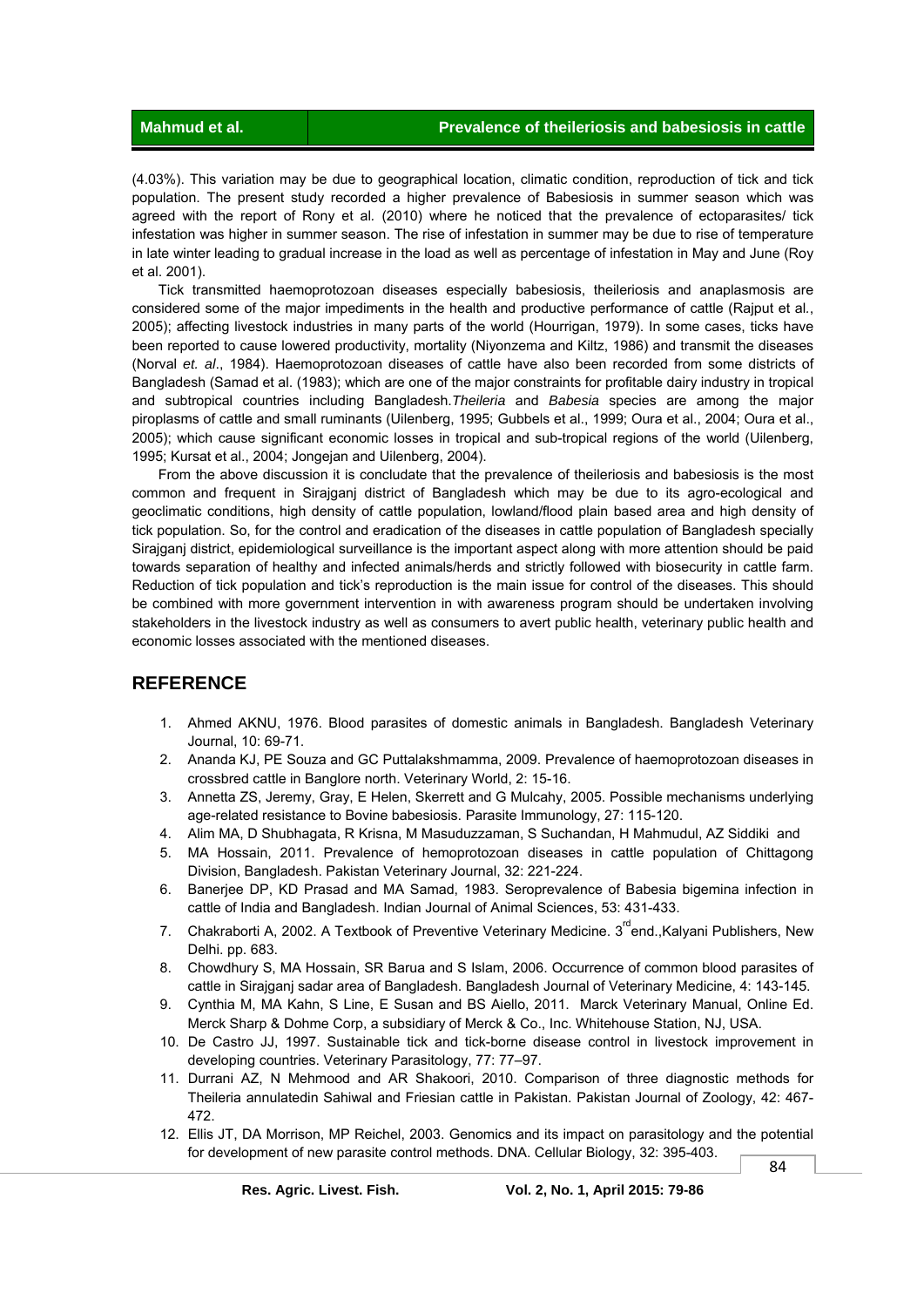#### **Mahmud et al. Prevalence of theileriosis and babesiosis in cattle**

- 13. Esin G, C Ayşe, O Omer, A Aytaç and K Asiye, 2012. Prevalence of Babesia bigemina and Theileria annulata in cattle in Eregli, Turkey. Harran Üniversitesi Veteriner Fakültesi**,** 1: 18-21
- 14. Gubbels JM, MAP Devos, J Van Der Weide, LM Viseras, E Schouls, Devries and F Jongejan, 1999. Simultaneous detection of bovine Theileria and Babesia species by reverse line blot hybridization. Journal of Clinical Microbiology, 1782-1789.
- 15. Hourrigan JL, 1979. Spread and detection of Psoroptic scabies of cattle in the United States. Journal of American Veterinary Association, 175: 1278-1280.
- 16. Islam MS, SA Rahman, P Sarker, Anisuzzaman and MMH Mondal, 2009. Prevalence and population density of ectoparasitic infestation in cattle in Sirajgonj district, Bangladesh. Bangladesh Research Publications Journal. 2: 332-339.
- 17. Jongejan F, and G Uilenberg, 2004. The global importance of ticks. Parasitology 129: 3-14.
- 18. Kakarsulemankhel JK, 2011. Re-description of existing and description of new record of tick [Hyalomma (Euhyalomma) schulzei] from Pakistan. International Journal of Agriculture and Biology, 13: 689–694.
- 19. Kamani J, A Sannusi, OK Eqwu, GI Dogo, TJ Tanko, S Kemza, AE Takarki and DS Gbise, 2010. Prevalence and significance of haemoparasitic infections of cattle in North-Central, Nigeria. Veterinary World, 3: 445-448.
- 20. Khattak RM, M Rabib, Z Khan, M Ishaq, H Hameed, A Taqddus, M Faryal, S Durranis, Gillani Qua, R Allahyar, RS Shaikh, MA Khan, M Ali and F Iqbal, 2012. A Comparison of two different techniques for the detection of blood parasite, Theileria annulata in cattle from two districts in Khyber Pukhtoon Khwa province (Pakistan). Parasite, 19: 91-95
- 21. Kursat A, D Nazir, J Patricia, B Holman and A Munir, 2004. Detection of Theileria ovis in naturally infected sheep by nested PCR. Veterinary Parasitology, 127: 99-104.
- 22. Mehlhorn H, E Schein, 1984. The piroplasms: life cycle and sexual stages. AdvParasitol. 23: 37–103.
- 23. Mohammed Safieldin A, AGE Atif, and EH Khitma, 2011. Factors affecting seasonal prevalence of blood parasites in dairy cattle in Omdurman locality, Sudan. Journal of Cell and Animal Biology, 5: 17-19.
- 24. Muhanguzi D, K Ikwap, K Picozzi and C Waiswa, 2010. Molecular characterization of anaplasma and ehrlichia species in different cattle breeds and age groups in Mbarara district (Western Uganda).International Journal of Animal and Veterinary Advance, 2: 76-88.
- 25. Makala LH, P Mangani, K Fujisaki and H Nagasawa, 2003. The current status of major tick borne diseases in Zambia. Veterinary Research, 34: 27-45.
- 26. Muhammad GM, M Saqib, MZ Athar and MN Khan, 1999. Clinico epidemiological and therapeutic aspects of bovine theileriosis. Pakistan Veterinary Journal, 19: 64-69.
- 27. Niyonzema A and HH Kiltz, 1986. Control of ticks and tick-borne diseases in Burundi. Australian Center for International Agricultural Research, 17:16-17.
- 28. Norval RAI, BH Fivaz, JA Lawrence and AF Brown, 1984. Epidemiology of tick-borne diseases of cattle in Zimbabwe. Tropical Animal Health and Production, 16: 63-70.
- 29. Oliveira DC, M Van Der Weide, MA Habela, P Jacquiet and F Jongejan, 1995. Detection of Theileria annulatain blood samples of carrier cattle by PCR. Journal of Clinical Microbiology, 33: 2665-2669.
- 30. Oura CAL, R Bishop, EM Wampande, GW Lubega and A Tait, 2004. The persistence of component Theileria parva stocks in cattle immunized with the 'Muguga cocktail' live vaccine against East Coast fever in Uganda. Parasitology, 129: 27-42.
- 31. Oura CAL, BB Asiimwe, W Weir, GW Lubega and A Tait, 2005. Population genetic analysis and Substructuring of Theileria parva in Uganda. Mol. Biochem. Parasitol. 140: 229-239.
- 32. Razzak A and H Shaikh, 1969. A survey on the prevalence of ticks on cattle in East Pakistan. Pakistan Journal of Veterinary Science, 3: 54-60.
- 33. Rajput ZI, Hu Song-hua, AG Arijo, H Habib and K Khalid, 2005. Comparative study of Anaplasma parasites in tick carrying buffaloes and cattle. Journal of Zhejiang University Science, 6: 1057-1062.
- 34. Radostits OM, DC Blood and CC Gay, 2000. Veterinary Medicine: A text book of disease of cattle, sheep, pigs, goats and horse. 9th Ed, BaillereTindall Publication, London, pp: 1172-1173, 1289-1290.